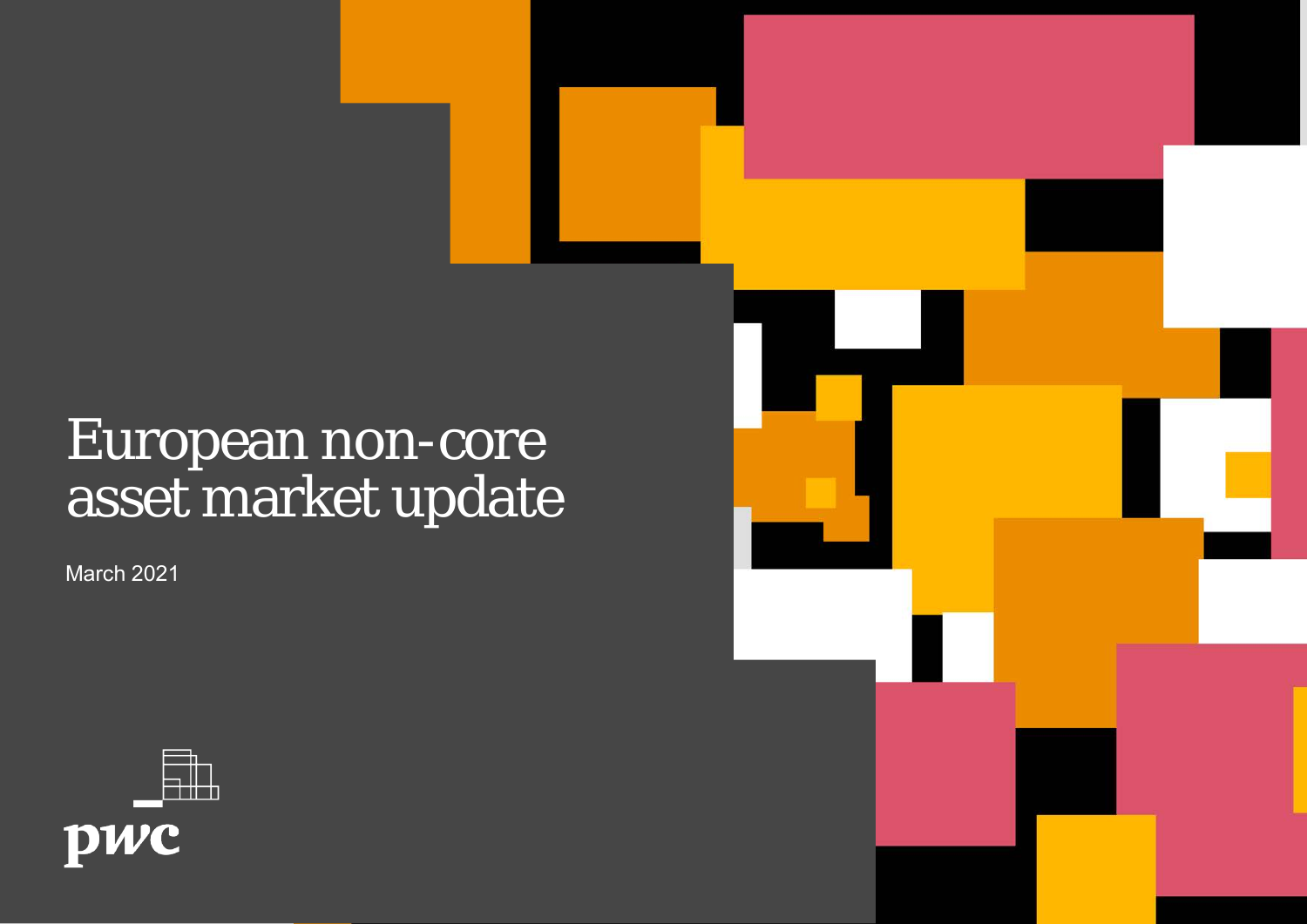Many commentators have characterised the COVID-19 crisis as potentially causing a 'second wave' of non-performing loans (NPLs), equivalent only to the aftermath of the global financial crisis. In this issue of our market update, we comment on:

- 1. How asset quality has developed since the global financial crisis and the likely impact of COVID-19
- 2. Our view on the levels of non-core asset transactions for the next 3-5 years, including key drivers as well as obstacles.

### 1. Impact of the pandemic on asset quality:

Following the spike in NPLs resulting from the global financial crisis, when total NPLs in Europe exceeded EUR 1.2 trn 1, NPL stocks more than halved to less than EUR 600bn as at Q2 2020. This was mainly as a result of the significant actions undertaken by the banks. However, based on the analysis below we can see that:

- Even before the pandemic hit the rate of reduction was starting to decrease significantly, resulting in marginal, if any, decreases in NPL ratios
- For some of the European countries, especially in Southern Europe, the NPL stock remains significantly above where it was prior to the global financial crisis, more than 10 years ago.

<sup>1</sup>PwC estimates and analysis

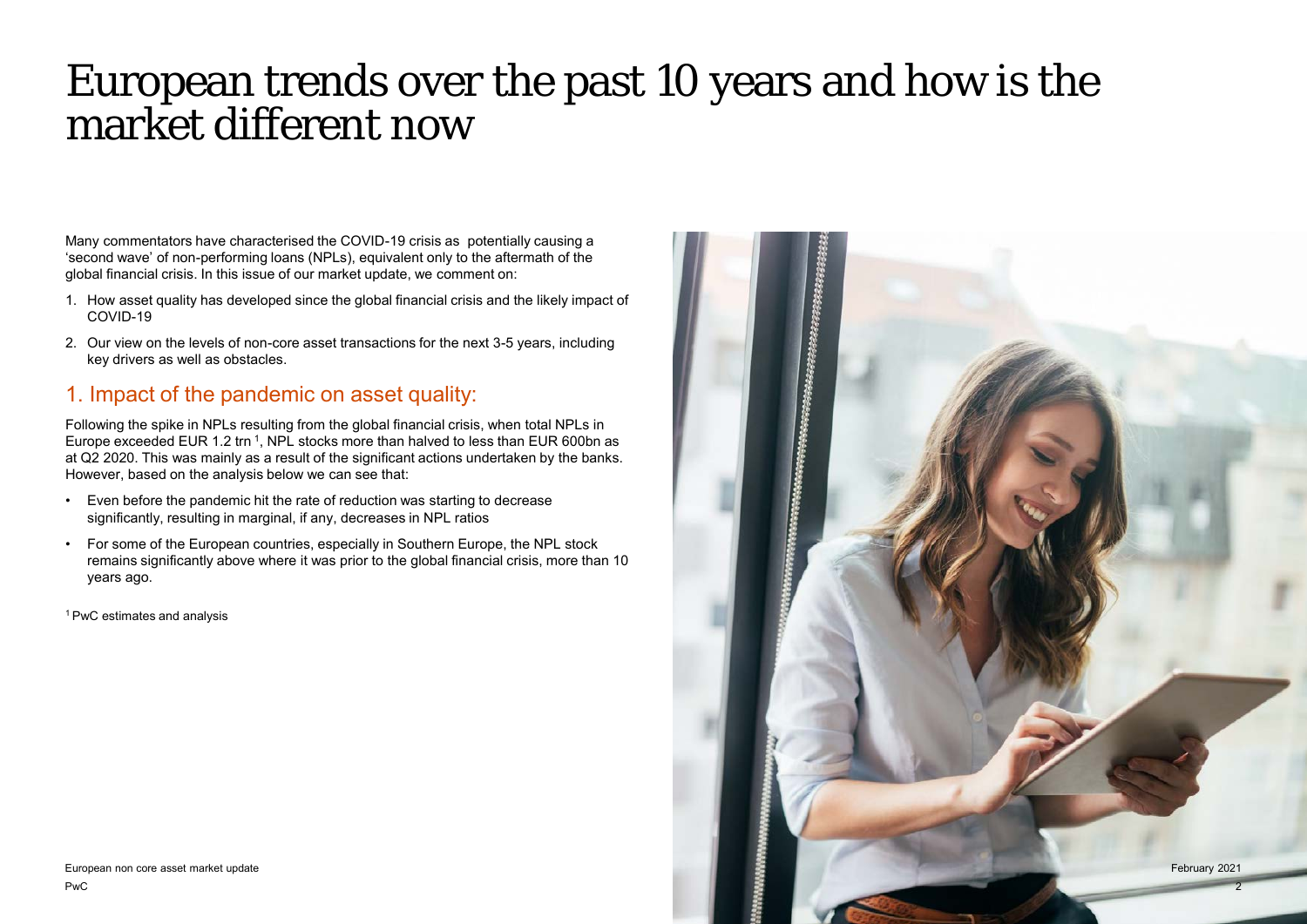**NPL ratios declined further, but reductions slowed on the back of lower sales and write-offs, while new NPL inflows increased only slightly up to end 2019.**

### Developments in NPL ratios and factors contributing to annual changes

**(Q1 2016-Q4 2019, ratio, percentage point contribution to annual changes)**



Sources: ECB supervisory statistics and ECB calculations Note: Based on a sample of 116 SIs

#### European non core asset market update February 2021

### Decomposition of changes in NPL stock

#### **(2018-19, annual changes in € billions)**

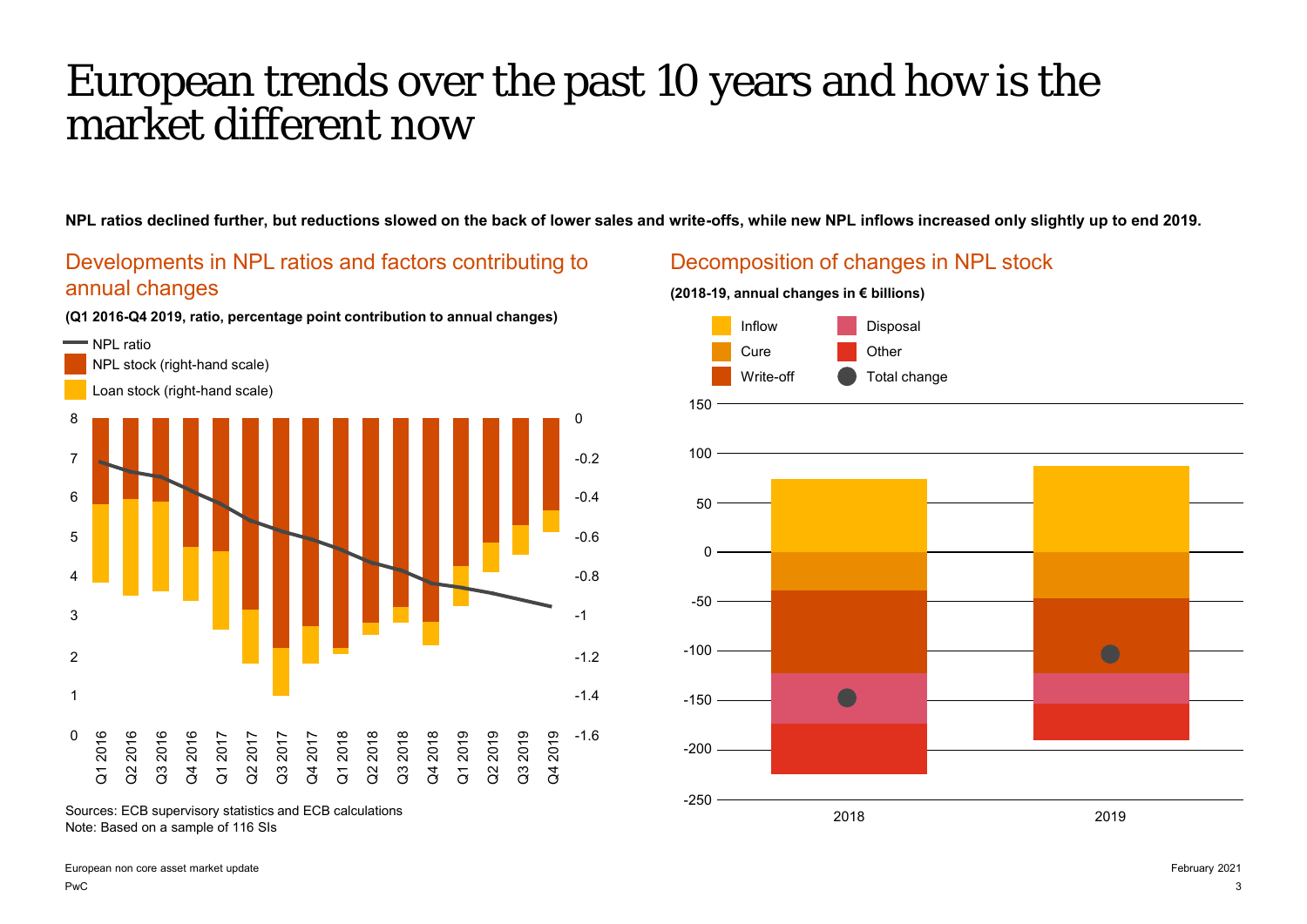Looking forward, we would not be surprised if NPL levels across Europe exceed the EUR 1trn level again, negating the efforts undertaken by the banks over the last 7-8 years. The ECB has estimated that, in a severe but plausible scenario, they expect that NPLs in the Eurozone banks could reach 1.4trn <sup>1</sup> .

This is significantly above the level reached in the aftermath of the global financial crisis.

Furthermore, the EBA, in its recent risk assessment report  $^2$ , noted that it was expecting a significant deterioration in credit quality over the following quarters. An early indication of that is the fact that forborne loans in the Eurozone stood at EUR 360bn as at June 2020. At the same time Stage 2 loans, which are considered an early indicator of non-performing loans, increased to EUR 1.2trn, which was 23% higher than in June 2019.

Based on our review of the additional levels of provisioning, as disclosed by a sample of the largest European banks as part of their Q2 earning results, we can see that:

- Cost of risk has increased significantly. Our review covering a sample of 22 large European banks showed that total provisions for the first half of 2020 exceeded EUR 40bn. This represents almost 7% of the European stock of NPLs which stood at EUR 587bn as at June 2020.
- UK and Spanish banks appear to have taken relatively larger provisions to date when compared to banks in other European countries.. We expect that, similar to the period 2009-2012, UK and Spain will be two of the markets that will experience higher levels of non-core asset transaction activity first.
- The current provisioning levels are, to a large extent, still based on estimates regarding future defaults rather than actual loss experience. The true levels of defaults and losses will be highly dependent on the shape of the economic recovery and how the various government support schemes evolve. We expect that it will take another three to four quarters before banks have a clearer view on whether these borrowers are truly performing.
- This time round, the impact of the pandemic on asset quality appears to be less concentrated in large commercial real estate backed loans and more widespread among all types of lending such as corporate, SME etc.

<sup>1</sup>Source: Financial Times, letter from Andrea Enria, chairman of the supervisory board of the European Central Bank

<sup>2</sup>EBA risk assessment of the European banking system, December 2020

### NPLs as a % of Gross loans

Source: Worldbank

● Cyprus ● Germany ● Spain ● France ● United Kingdom ● Greece ● Ireland ● Italy ● Portugal

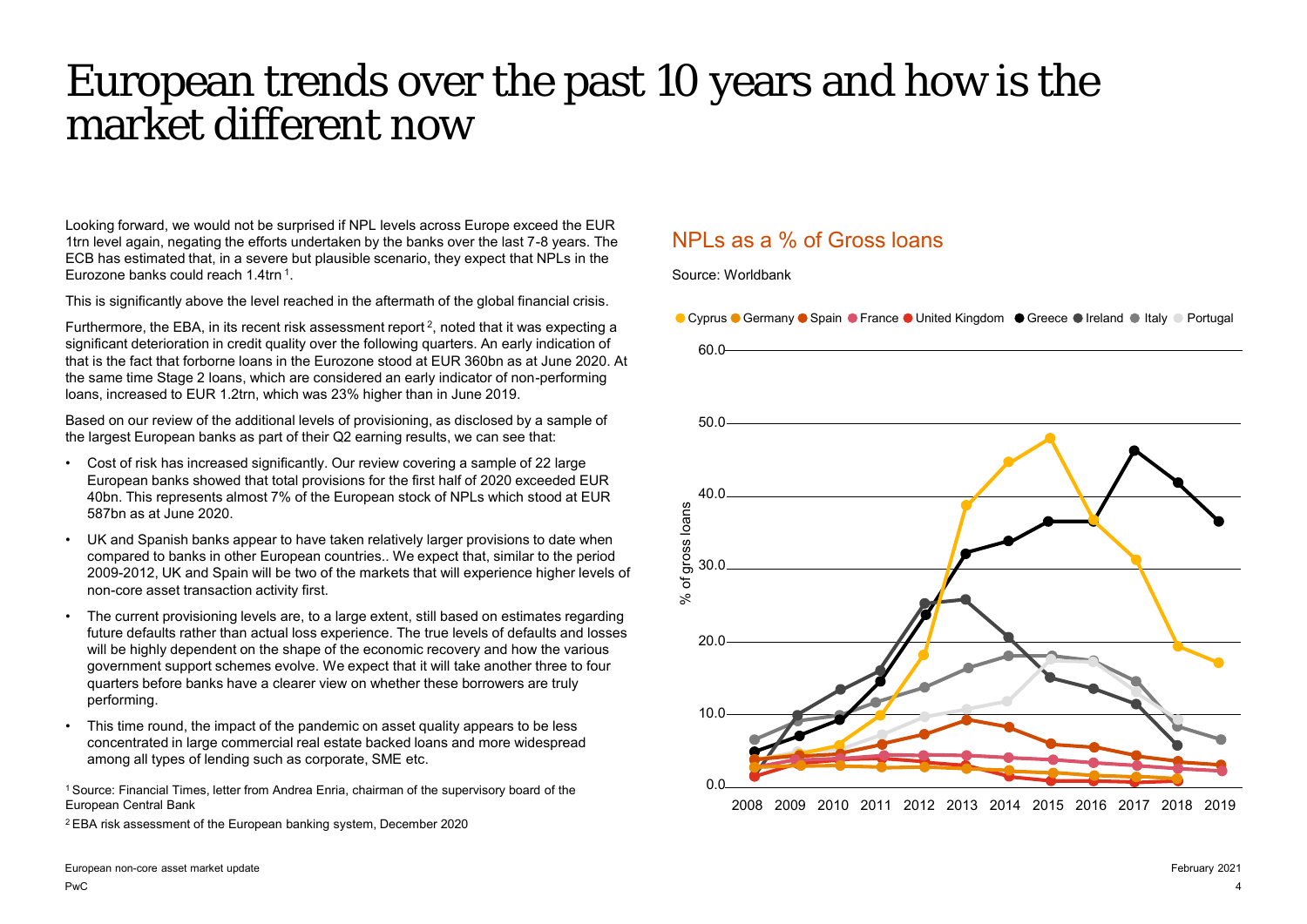### 2. Our views on the non-core asset market going forward: Portfolio transactions by asset class €bn 2011 to 2020

PwC has maintained a comprehensive database of performing and non-performing loan transactions since 2010. Our data shows that, even though the global financial crisis started in 2008, the European loan portfolio market did not really start experiencing material levels of activity until 2012 – 2013, which was three to four years after the crisis.

We consider that this was a direct result of:

- The European banks being undercapitalised, compared to their current state, at the beginning of the crisis
- The European non-core asset market being in its infancy, as banks, investors and advisors were relatively inexperienced in these types of transactions. Furthermore, the infrastructure in place, such as 3rd party servicing capacity, independent real estate and financial advisors was below the scale required in order to manage the amount of noncore and NPL assets that was sitting in the bank balance sheets.



Source: PwC analysis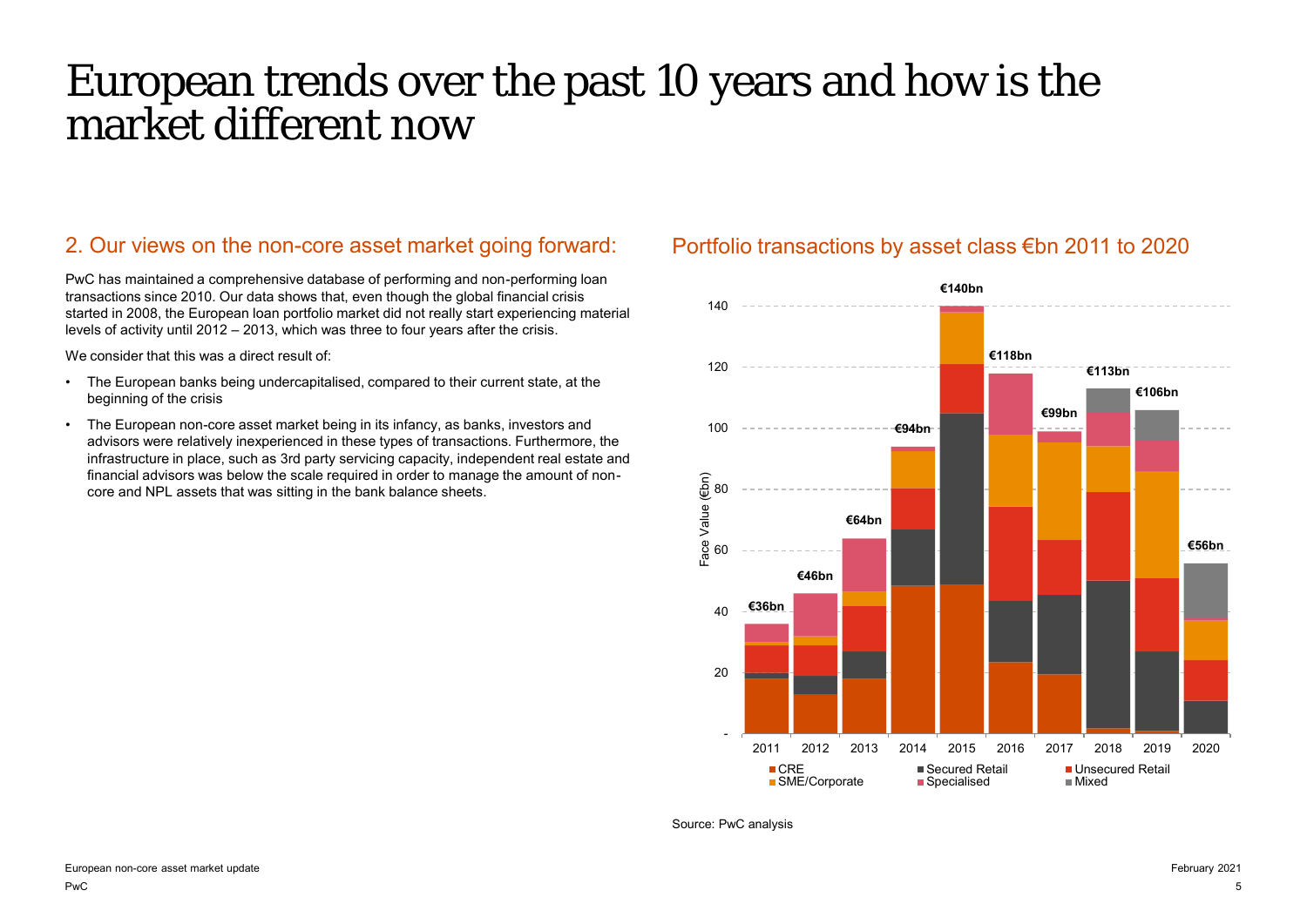We consider that the European non core asset market is now more mature and therefore ready to address the potentially significant increase in NPLs. Consequently, and judging from the increased number of transactions that our team is working on, we consider that the level of transactions will slowly increase over the next 12 months with peak levels of activity for a number of years 2022 onwards

Below we have set out the key factors that we believe will drive the European non core asset market for the next  $5 - 7$  vears:

- **(+) Banks are much better capitalised now than they were 12 years ago:** 
	- A key driver behind the delay in the uptick in transactions following the Global Financial Crisis was the weaker, compared to their current situation, capital position which discouraged banks from proceeding with any transactions that gave rise to any haircuts in capital. We expect that due to the stronger capital position (see graphs below) European banks will be much more proactive in addressing non core parts of their business this time round.
	- Our team is currently involved in a number of loan sales and forward flow transactions representing a mix of old (i.e. pre – Covid -19) transactions that were put on hold at the beginning of the lockdown as well as new situations that have arisen as a result of the crisis.

### Aggregate CET1 capital ratio of major UK banks since the financial crisis



Source: Bank of England Interim Financial Stability Report May 2020

Bank of England Interim Financial Stability Report May 2020 (PRA regulatory returns, published accounts, Bank analysis and calculations).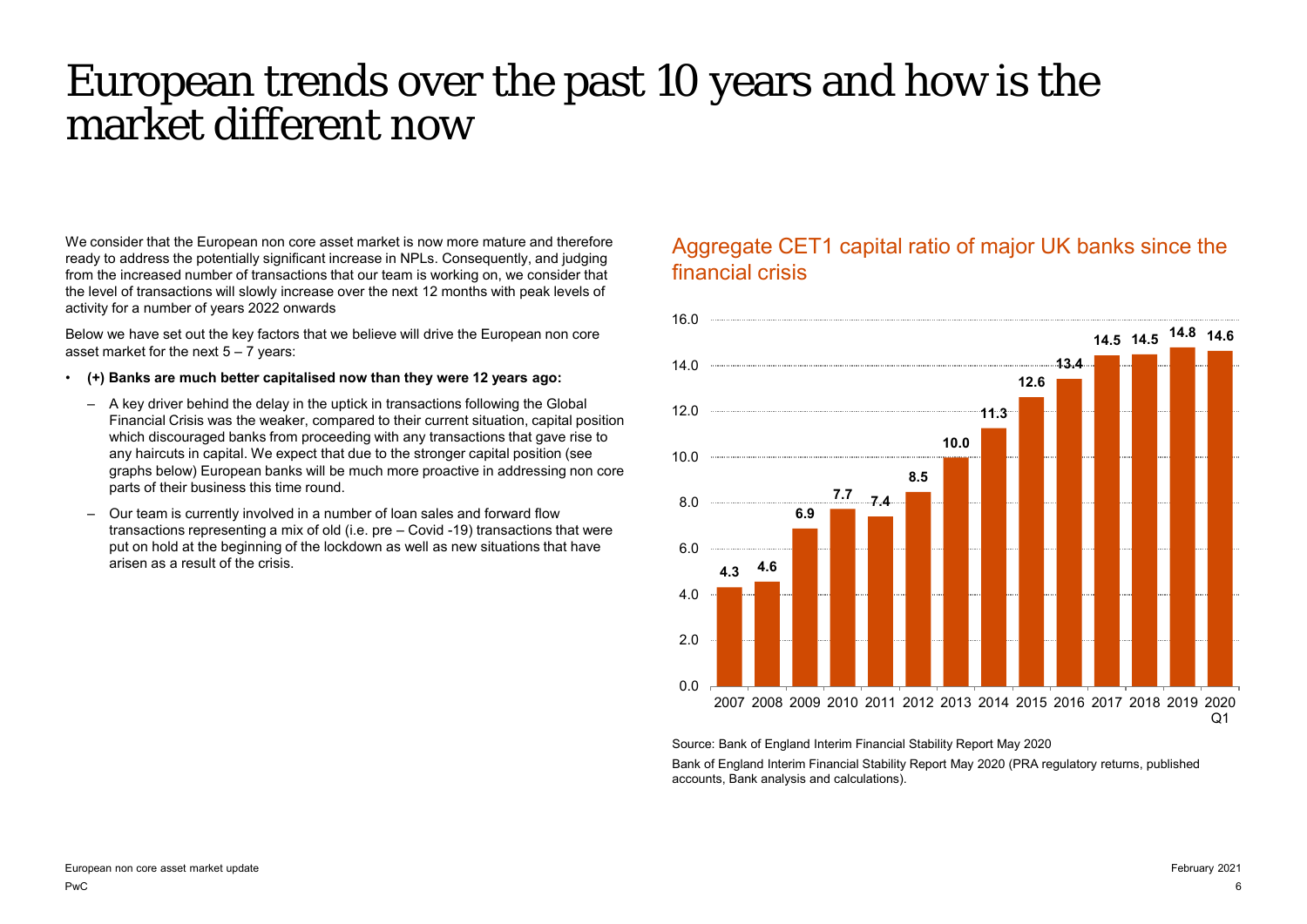### Long-term developments in euro area banks' Tier 1 capital ratios with contributing factors and CET1 capital ratios

**(2008-Q3 2019, percentages, percentage changes and percentage point contributions)**



#### • **(+) Banks and investors are now much more experienced in non-core asset transactions:**

- Based on our internal database of non-core asset transactions we estimate that, since 2011, banks and investors have transacted on more than 1,800 loan portfolios or related transactions with a face value of €850bn. As a result, a significant number of European banks and investors have developed extensive transactional expertise that will allow the pursuit of a non-core asset disposal strategy much quicker than in the aftermath of the Global Financial Crisis.
- **(+) The legal framework and market infrastructure is now much more mature that in the period 2008 to 2011:** 
	- The legal recovery framework (bankruptcy, foreclosure etc) in most European jurisdictions is now much more tested and reliable than in the period before 2008. In addition, the European servicing landscape is now much more developed following years of significant banking carve outs and consolidation.
- **(+) Banks are looking at more comprehensive solutions to optimise their balance sheet** 
	- Based on the range of the engagements that our team is working on we see that banks are looking at a number of ways, over and above loans sales, to optimise their balance sheets.
	- For example, we are currently discussing significant risk transfers with a number of medium and small size banks across Europe, usually operating under the standardised approach. All of these players are currently exploring significant risk transfers as a way to save and redeploy capital and increase their Return on Equity (RoE).
	- As a result of increased appetite from new investors (such as insurers and large credit funds) we see the SRT market changing from a traditionally relatively private market, dominated by a small group of specialist funds dealing with a limited number of issuing banks, to a much more widely accepted way of capital management by an increasing number of European banks.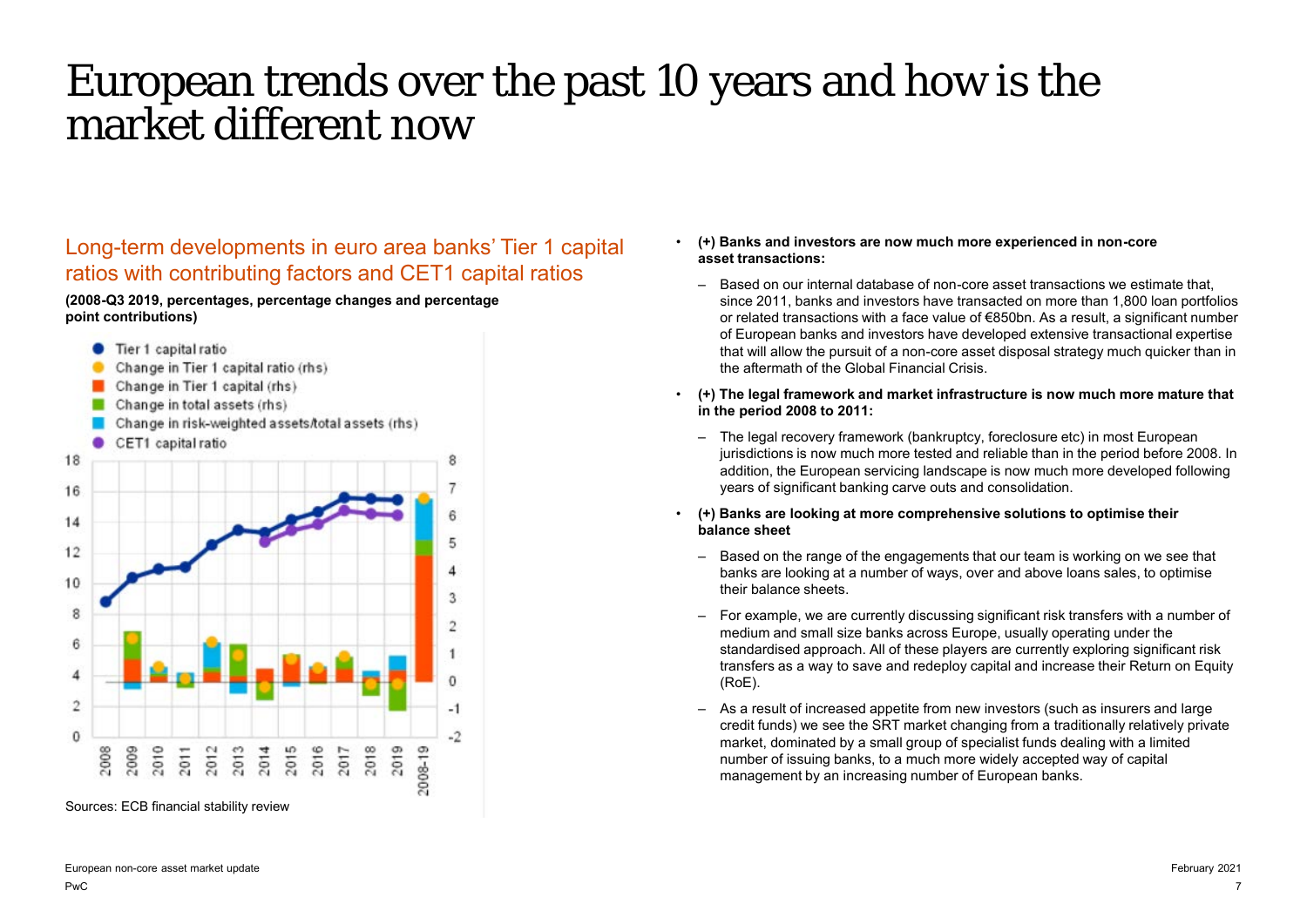#### • **(-) Increased level of government support:**

- The COVID-19 pandemic has initiated unprecedented levels of government support across Europe. For example, in August/September 2020, as it can be seen from the graph below, the largest 5 economies in Europe had partly guaranteed EUR 383bn of loans, with the majority of them granted between April and June 2020.
- We believe that the significant number of government guarantees supporting the exposures below, is likely to create additional complexity in the market especially in relation to the most effective way to collect any loans with a government guarantee that will become delinquent.

Looking forward, we estimate that NPL portfolios with a face value of around €150bn will trade in 2021 and 2022 – with probably around a third of this in 2021 and the remainder in 2022. When factoring in performing loan sales which occur for strategic reasons, the total face value to be traded over the next two years may be slightly higher than this. Beyond 2022 we would not be surprised if levels of activity remained at the 'plus €100bn' a year for several years.

From our market discussions we know that buyers are well funded and looking for investment opportunities. A major consideration for banks selling will be: when is it best to sell – is there benefit in going earlier when there will be lower volumes competing for the attention of the big funds who account for the vast majority of all trades or will pricing improve as the impact of the pandemic on borrowers becomes clearer?



Take up of loans under public guarantee schemes (EUR bn)

Sources: ECB,ECB, UK government, Data as at April – August (UK data is as at September and includes approved rather than taken up balances.)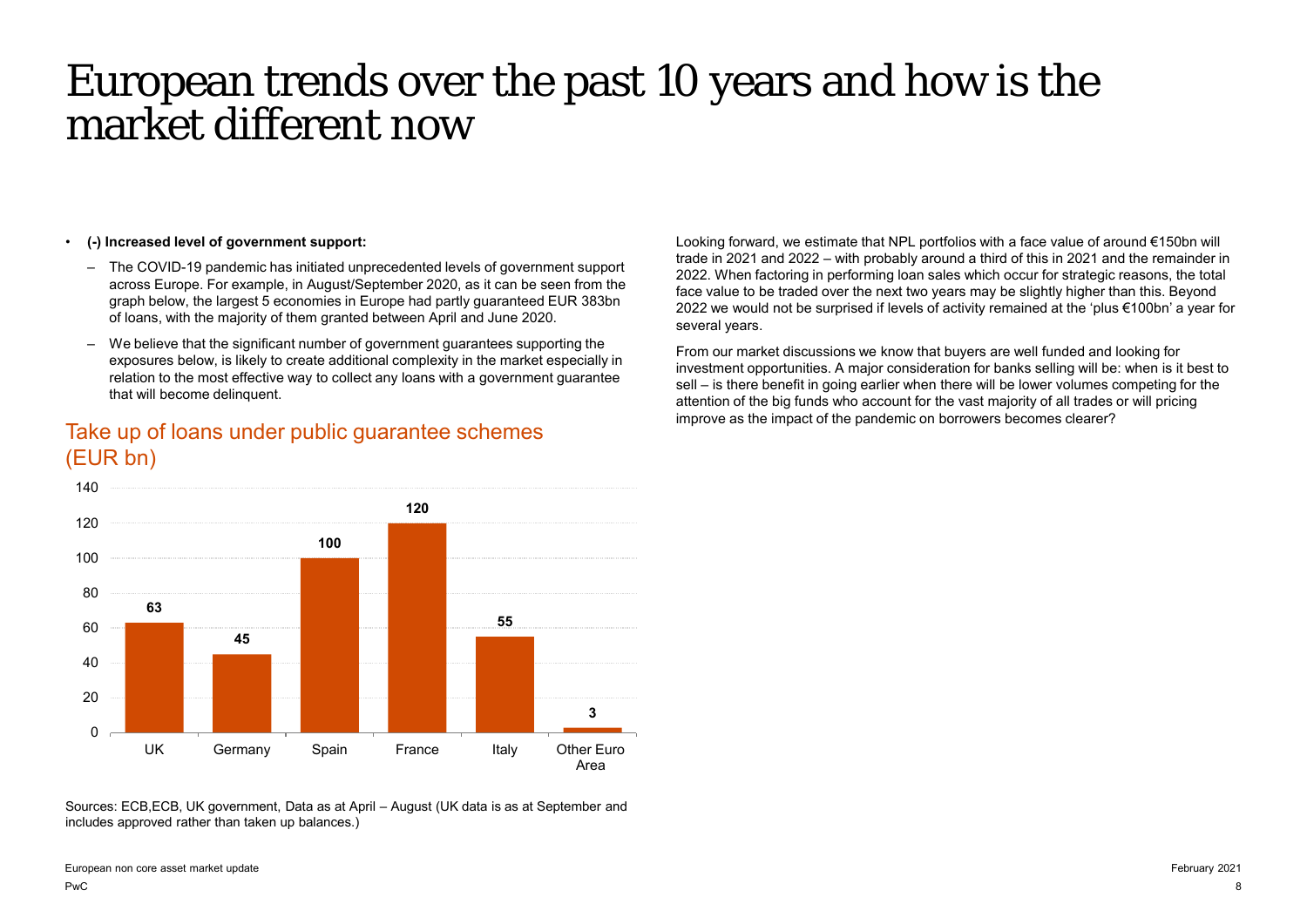### **Contacts**

#### Austria

**Bogdan Popa** +43 699 1630 5330 bogdan.petre.popa@pwc.com

#### **Bulgaria**

**Bojidar Neytchev** +35 929 355 288 bojidar.neytchev@pwc.com

#### **Croatia**

**Sinisa Dusic** +38 516 328 844 sinisa dusic@hr.pwc.com

### **Cyprus**

**Stelios Constantinou** +35 725 555 190 stelios.constantinou@pwc.com

#### Czech Republic and Slovakia **Petr Smutny** +42 025 115 1215

petr.smutny@pwc.com

#### **Denmark**

**Bent Jørgensen** +45 39 459 259 bent.jorgensen@pwc.com

#### **France**

**Hervé Demoy** +33 156 577 099 herve.demoy@pwc.com

#### **Germany**

**Christopher Sur** +49 699 585 2651 christopher.sur@pwc.com

**Thomas Veith** +49 699 585 5905 thomas.veith@pwc.com

**Jörg Jünger** +49 699 585 2707 joerg.juenger@pwc.com

#### Greece **Thanassis Panopoulos** +30 210 687 4628 thanassis.panopoulos@pwc.com

Hungary **Csaba Polacsek** +36 14 619 751 csaba.polacsek@pwc.com

#### Ireland **David Tynan** +353 1792 6582 david.tynan@ie.pwc.com

Italy **Pierpaolo Masenza** +39 065 7025 2483 pierpaolo.masenza@pwc.com

**Fedele Pascuzzi** +39 028 064 6323 fedele.pascuzzi@pwc.com

**Matteo D'Alessio** +39 027 785 272 matteo.dalessio@pwc.com

#### The Netherlands

**Jessica Lombardo** +31 887 925 060 jessica.lombardo@pwc.com

**Peter Wolterman** +31 887 925 080 peter.wolterman@pwc.com

**Wilbert van den Heuvel** +31 887 923 816 wilbert.van.den.heuvel@pwc.com

#### Poland

**Pawel Dzurak** +48 227 464 697 pawel.dzurak@pwc.com

**Portugal Antonio Rodrigues** +35 121 359 9181 antonio.rodrigues@pwc.com

#### **Serbia Marko Fabris**

+38 111 330 2137 marko.fabris@rs.pwc.com

#### **Spain**

**Jaime Bergaz** +34 915 684 589 jaime.bergaz@pwc.com

**Guillermo Barquin** +34 915 685 773 guillermo.barquin.orbea@pwc.com

**Pablo Martinez-Pina** +34 915 684 370 pablo.martinez-pina@pwc.com

**Richard Garey** +34 915 684 156 richard.garey@pwc.com

#### Sweden

**Per Storbacka**  +46 855 533 132 per.storbacka@pwc.com

#### **Turkey**

**Serkan Tamur** +90 212 376 5312 serkan.tarmur@tr.pwc.com

**Kadir Köse** +90 212 355 5323 kadir.kose@tr.pwc.com

#### Ukraine

**Oleg Tymkiv** +38 044 4906 773 oleg.tymkiv@ua.pwc.com

#### United Kingdom

**Richard Thompson** +44 7711 495 236 richard.c.thompson@pwc.com

**Robert Boulding** +44 7970 829 669 robert.boulding@pwc.com

**Chiara Lombardi** +44 7557 050 155 chiara.p.lombardi@pwc.com

**Panos Mizios** +44 7739 877 229 panagiotis.mizios@pwc.com

**Simin Varghese** +44 7803 456 036 simin.z.varghese@pwc.com

#### North America

**Mitchell Roschelle** +1 646 471 8070 mitchell.m.roschelle@pwc.com

#### Asia Pacific

**Ted Osborn** +85 222 892 299 t.osborn@hk.pwc.com

**James Dilley** +85 222 892 497 james.ha.dilley@hk.pwc.com

**Huong Dao Thi Thien** dao.thi.thien.huong@vn.pwc.com

**Lee Chui Sum** +60(3) 2173 1188 chui.sum.lee@my.pwc.com

**Michael Fung** michael.fung@au.pwc.com

**Masaya Kato** +81 906 512 4999 masaya.kato@pwc.com

#### Latin America

**Carolina Pimenta** +55 11 3674 2532 carolina.pimenta@pwc.com